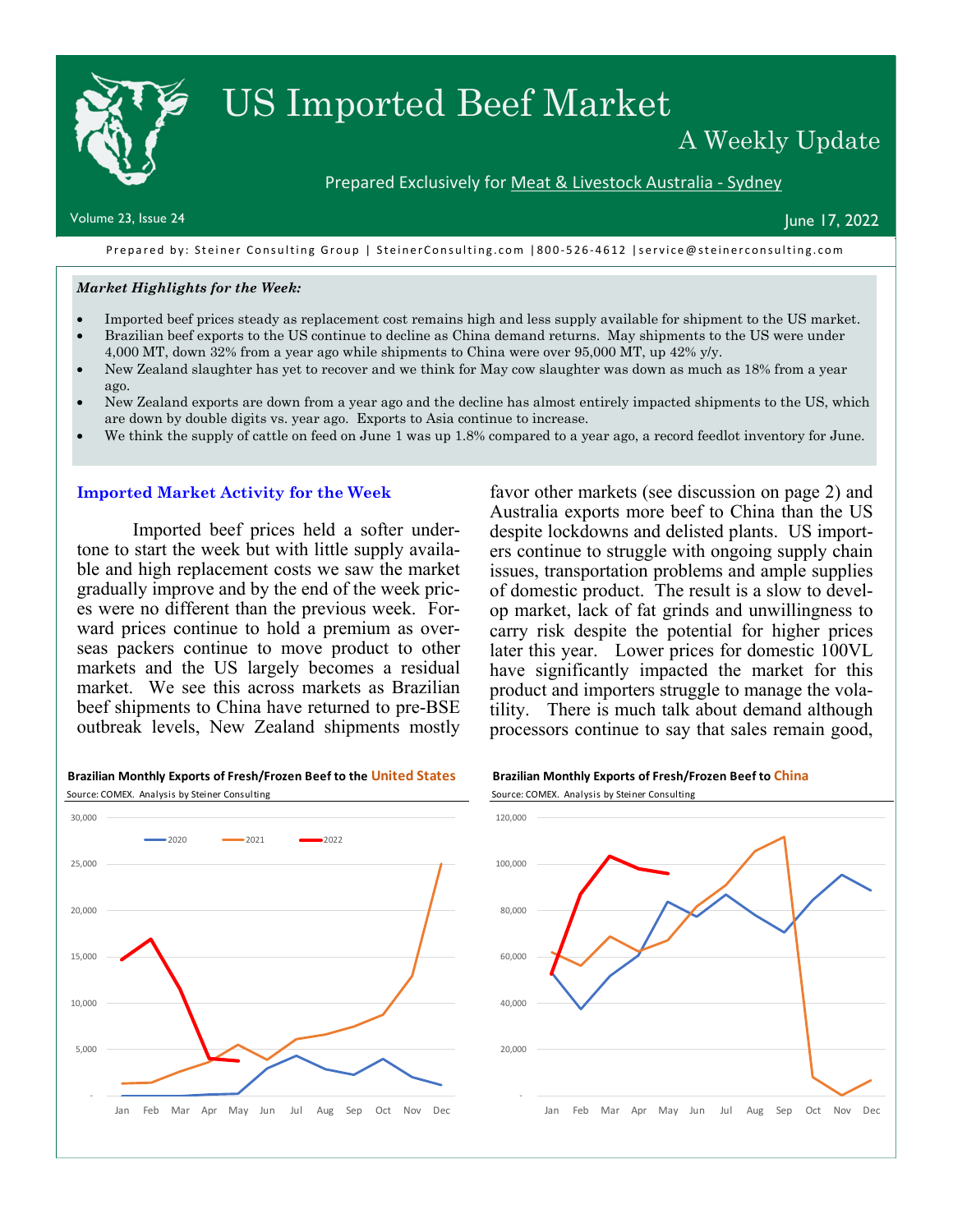with convenience store business the only ones showing some weakness. The real issue, in our view, is the inventory building that took place earlier in the year and the fact that sale prices rose sharply in anticipation of higher raw material costs, often getting far ahead of the market.

- **Brazilian exports of fresh/frozen beef** in May were 153,733 MT, 26,970 MT or 21% higher than the previous year. All of this increase was due to higher exports to China. Shipments to the Chinese market were 95,864 MT, 28,580 MT or 42% higher than a year ago. On the other hand shipments to the US market were just 3,787 MT, down 1,772 MT or 32% lower than a year ago.
- **New Zealand slaughter in May has been lower than previously thought.** While cow slaughter in New Zealand was low in March and early April we expected slaughter to improve in May and June, resulting in more supply for the export market. That has not been the case. Slaughter for the week ending May 21 (latest publicly available data) was 71,691 head, down 11% from the previous year. Cow slaughter for the week was 37,340 head, down 20% from a year ago and we think slaughter for the entire month of May will be down about 18% from the previous year. The combination of lower slaughter and increase in shipments to China has significantly limited the supply of beef destined for the US market. In April New Zealand beef exports were down 1,576 MT from a year ago. Exports to the US were down 2,477 MT while shipments to China were about unchanged from last year while exports to Japan and South Korea were up. In the first four months of the year New Zealand exports were down 4.2%, with shipments to the US down 13%, shipments to China down 1% while shipments to Japan were up 23% and shipments to S. Korea were up 38%.
- US domestic fat trim values have surged higher on a combination of lower fed cattle weights and robust ground beef demand. Average fed cattle carcass weight for the week ending June 10 was 853 lbs., down about 4 pounds or 0.4% from a year ago. Fed cattle weights have declined about 27 pounds since early April compared to a 12 pound decline for the same period last year. Fed cattle futures were higher this

#### **AUSTRALIAN BEEF EXPORTS TO THE UNITED STATES**









#### 810 Jan Jan Jul Jul Aug December 1980<br>Tang Jun Jul Aug

past week on a combination of high cash prices, reports of cattle losses in Kansas and expectations that lower weights will reduce cattle supply availability in the near term. But more important for fat beef trim values, however, is ground beef demand going into the 4th of July (Independence Day) and beyond. We expect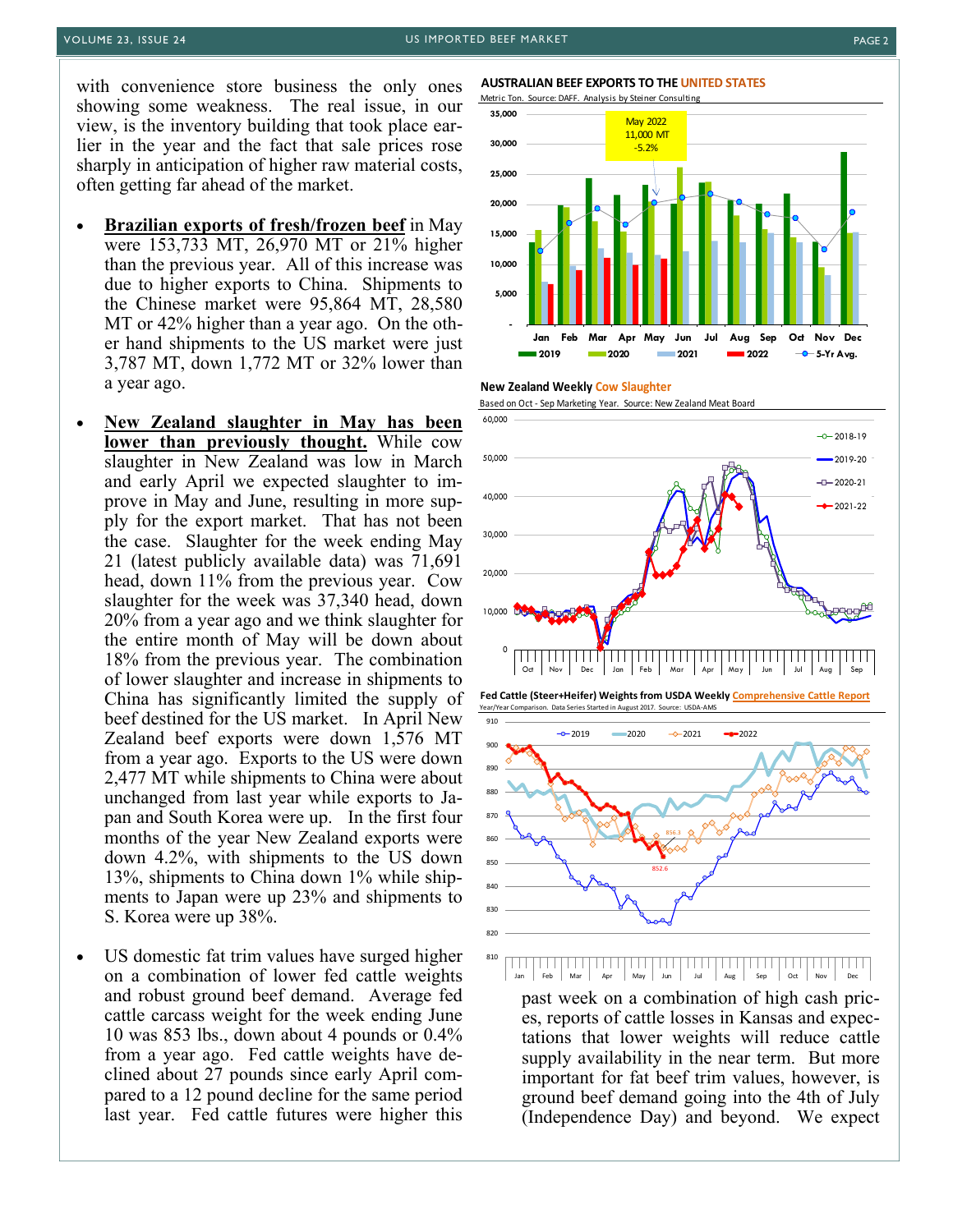ground beef demand to remain robust as consumers trade down from high value steak cuts. As packers blend more of the fat trim in ground beef they sell to retailers, less will be available in the spot market.

• **US cattle on feed supply on June 1 expected to be record large for that time of year**. USDA will release the results of its monthly survey of feedlots with +1000 head capacity on June 24. Below are our expectations for this report:

**- We think cattle marketings in May were up 3.1% from the previous ye**ar. There was one extra marketing day in May 2022 compared to a year ago and that contributed to the y/y increase. If we adjust for the extra day, then slaughter would be 1.6% lower than a year ago.

- We think **placements of feeder cattle in feedlots during May were up 1% compared to the previous year**. At this point we think the risk to the forecast is to the downside (i.e. placements coming in below what we show). Feeder cattle imports were mixed. Imports from Mexico were down 21,500 head or 25% while imports from Canada were up 7,000 head or 77%. Combined imports were down 14,500 head or 15%. Feeder cattle sales in the country were down compared to a year ago. Also, feeder cattle placements during Jan-Apr were higher than last year despite USDA saying there were fewer cattle outside feedlots. So why expect placements in May to be slightly higher? In part because we seasonally see higher placements in May compared to April. In the last  $+20$ years May placements were up an average 9% from the previous month. Our forecast is for a 1.8% m/m increase, the smaller increase being a function of fewer cattle available for placement, high feed costs and lower imports. Drought remains a major issue in some areas and that continued to be the case in May.

- If marketings in May were up 3.1% and placements were up 1% then this would imply that the **supply on feed on June 1 was 1.8% higher than the previous year**. This would also be the largest June 1 inventory of cattle on feed. Why is it that on feed numbers remain record large at a time when industry has reportedly produced fewer calves for three years? Some of this is because we are retaining fewer heifers, opting to push them **MONTHLY FED CATTLE INVENTORIES, +1000 HEAD CAPACITY FEEDLOTS**



into the feedlot rather than use them to replace cull cows. It could also be that USDA has underestimated the calf crop in the last two years. If we are correct with our estimates, then the supply of market ready cattle (+120 day cattle) on June 1 was 4.557 million head, 1% higher than the previous year. Producers have become more current in the last few weeks, evidenced by the decline in fed cattle weights. High feed costs may have resulted in changes to cattle rations and lower gains. Hot temperatures in some areas have also increased cattle comfort, resulting in lower gains. Still, the reality is that cattle supplies will be more than adequate through the summer. This will keep a lit on cattle prices at least until October.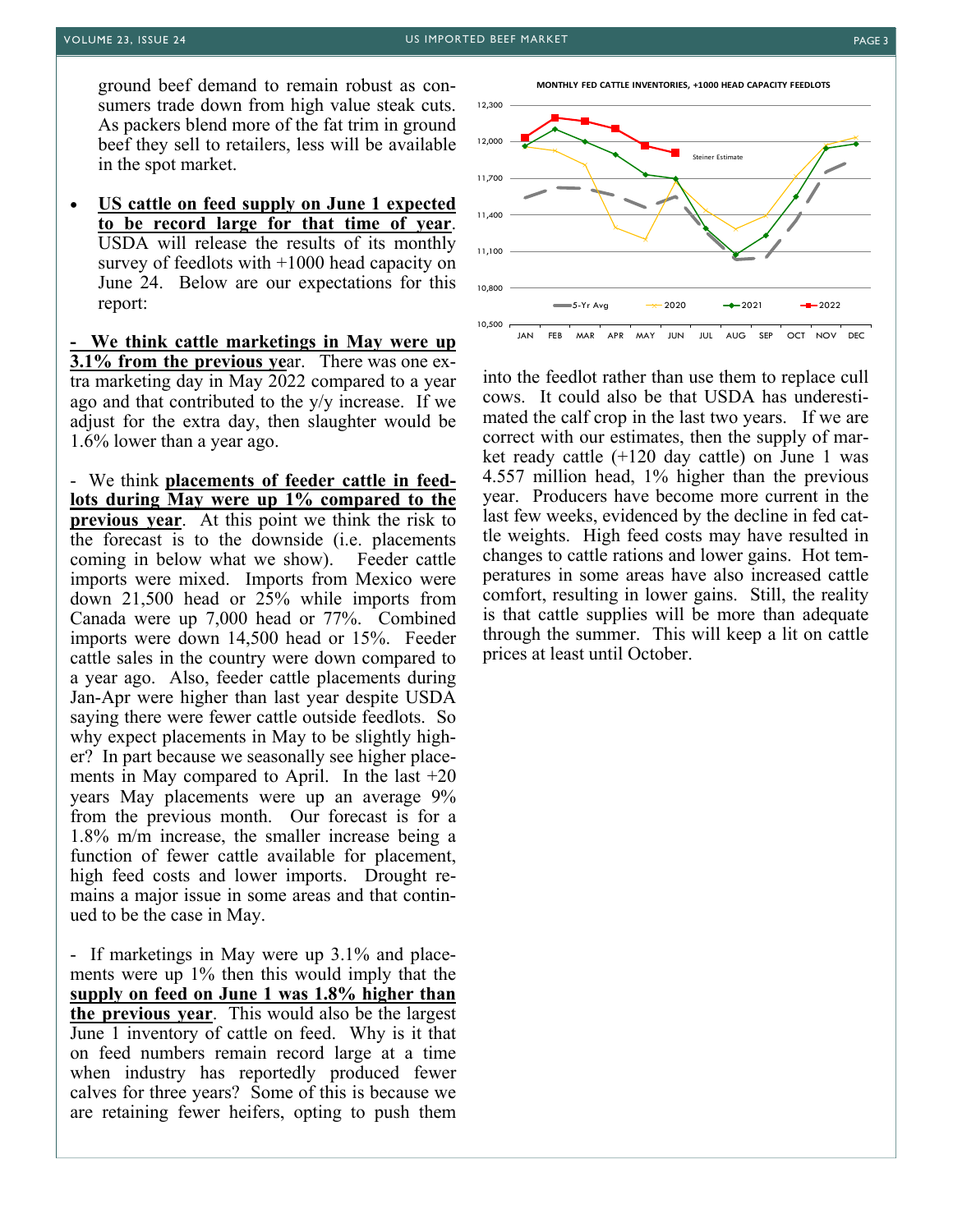# **CME Cattle Feeder Index and US Cattle Markets**

|                                                                            | <b>Current Week</b> | <b>Prior Week</b> | % CHANGE VS.  | <b>Last Year</b> | <b>Change from</b> |
|----------------------------------------------------------------------------|---------------------|-------------------|---------------|------------------|--------------------|
|                                                                            | 16-Jun-22           | $9 - Jun-22$      | <b>WK AGO</b> | 17-Jun-21        | Last Year          |
| CME FEEDER CATTLE INDEX                                                    | 162.17              | 161.87            | 0.2%          | 141.28           | $14.8\%$           |
|                                                                            | 17-Jun-22           | 10-Jun-22         |               | 18-Jun-21        |                    |
|                                                                            |                     |                   |               |                  |                    |
| FED STEER (5-MKT AVG)                                                      | 143.38              | 140.78            | 1.8%          | 122.87           | 16.7%              |
| CUTTER COW CARCASS, NATIONAL,<br>90% LEAN, 350-400 LB. (carcass wt.)       | 146.50              | 143.50            | 2.1%          | 125.00           | 17.2%              |
| <b>BONER COW CARCASS, NATIONAL,</b><br>85% LEAN, 400-500 LB. (carcass wt.) | 153.50              | 149.50            | $2.7\%$       | 128.50           | 19.5%              |
| BREAKER COW CARCASS, NATIONAL,                                             |                     |                   |               |                  |                    |
| 75% LEAN, 500+ (carcass wt.)<br>CUTTER COW CARCASS CUTOUT,                 | 150.00              | 151.50            | $-1.0%$       | 137.00           | 9.5%               |
| 5-DAY MA, USDA                                                             | 220.19              | 220.89            | $-0.3%$       | 226.60           | $-2.8%$            |

### Weekly CME Feeder Cattle Index

Source: CME. Analysis by Steiner Consulting

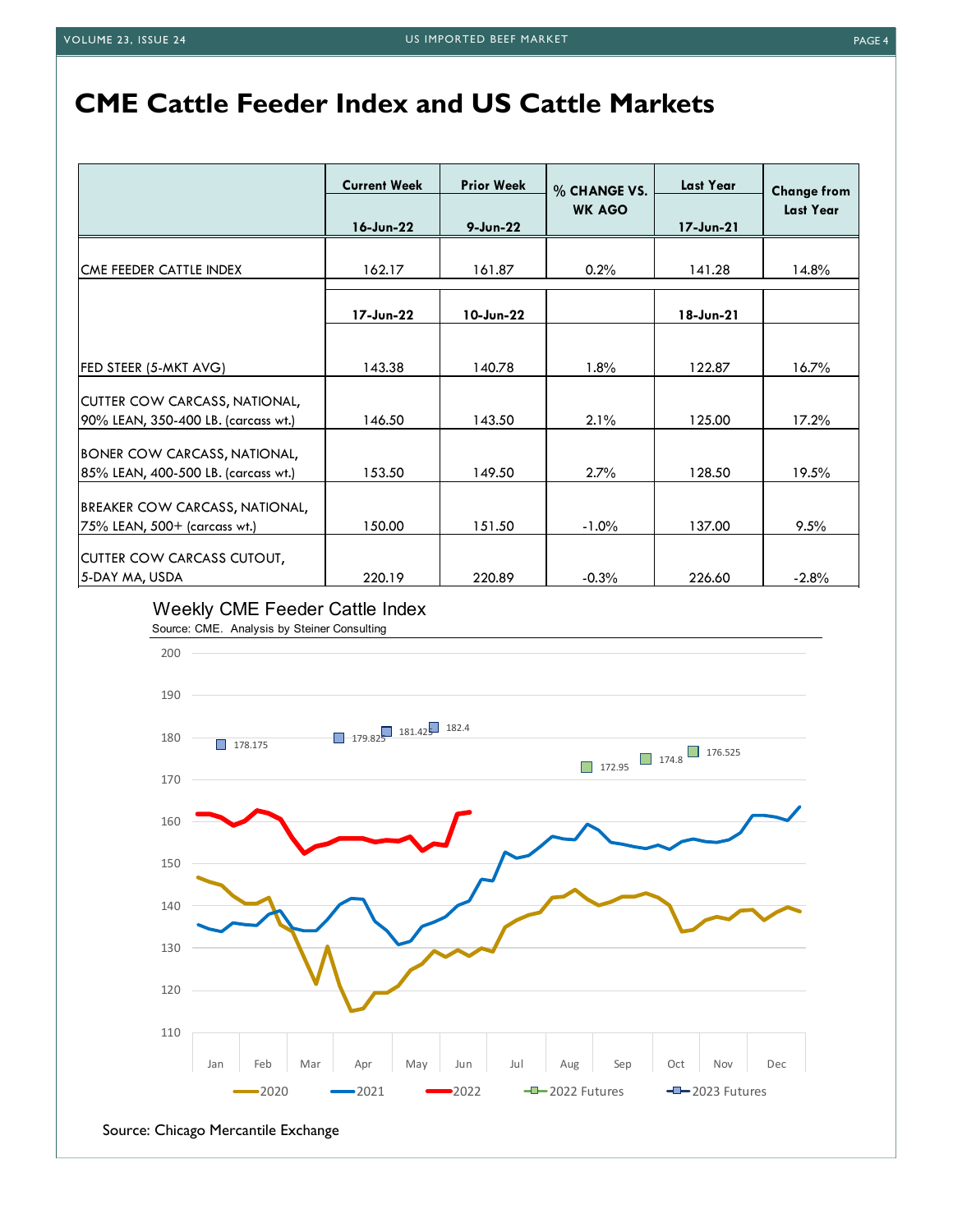# **TABLE 2 – IMPORTED BEEF PRICES, 7:45 DAYS, CIF**

|                                           |                     |            |                   |            | Change<br><b>From Last</b> |                  |            | Change<br><b>From Last</b> |
|-------------------------------------------|---------------------|------------|-------------------|------------|----------------------------|------------------|------------|----------------------------|
|                                           | <b>Current Week</b> |            | <b>Prior Week</b> |            | Week                       | <b>Last Year</b> |            | Year                       |
|                                           | 17-Jun-22           |            | 10-Jun-22         |            |                            | 18-Jun-21        |            |                            |
| US East Coast Australian/NZ Lean, CIF     |                     |            |                   |            |                            |                  |            |                            |
| 95 CL Bull, E. Coast                      |                     | 300.0      |                   | 300.0      | 0.0                        | 291.0            | 292.0      | 8.0                        |
| 90 CL Blended Cow                         | 275.0               | 280.0      | 277.0             | 280.0      | 0.0                        | 270.0            | 271.0      | 9.0                        |
| 90 CL Shank                               |                     | 280.0      |                   | 280.0      | 0.0                        |                  | <b>UNQ</b> | N/A                        |
| 85 CL Fores                               | 264.0               | 265.0      | 260.0             | 265.0      | 0.0                        | 248.0            | 250.0      | 15.0                       |
| 85 CL Chucks                              |                     | <b>UNQ</b> |                   | <b>UNQ</b> | N/A                        |                  | <b>UNQ</b> | N/A                        |
| 95 CL Bull, W. Coast                      |                     | 302.0      |                   | 302.0      | 0.0                        | 289.0            | 290.0      | 12.0                       |
| Uruguay CFH 90CL, E.<br>Coast             |                     | <b>UNQ</b> |                   | <b>UNQ</b> | N/A                        |                  | <b>UNQ</b> | N/A                        |
| <b>US East Coast, Trimmings, CIF</b>      |                     |            |                   |            |                            |                  |            |                            |
| 85 CL Trimmings                           |                     | 264.0      | 260.0             | 264.0      | 0.0                        | 247.0            | 248.0      | 16.0                       |
| <b>80 CL Trimmings</b>                    | 260.0               | 261.0      |                   | <b>UNQ</b> | N/A                        | 227.0            | 228.0      | 33.0                       |
| <b>75 CL Trimmings</b>                    |                     | <b>UNQ</b> |                   | <b>UNQ</b> | N/A                        |                  | <b>UNQ</b> | N/A                        |
| <b>65 CL Trimmings</b>                    |                     | <b>UNQ</b> |                   | <b>UNQ</b> | N/A                        |                  | <b>UNQ</b> | N/A                        |
| <b>US East Coast Australian Cuts, CIF</b> |                     |            |                   |            |                            |                  |            |                            |
| <b>Cap Off Steer Insides</b>              |                     | 360.0      | 350.0             | 360.0      | 0.0                        | 375.0            | 380.0      | $-20.0$                    |
| Steer Insides 14/18                       |                     | <b>UNQ</b> |                   | <b>UNQ</b> | N/A                        |                  | <b>UNQ</b> | N/A                        |
| <b>Steer Flats</b>                        |                     | <b>UNQ</b> | 310.0             | 315.0      | N/A                        | 310.0            | 315.0      | N/A                        |
| <b>Steer Knuckles</b>                     |                     | 310.0      |                   | 310.0      | 0.0                        | 300.0            | 305.0      | 5.0                        |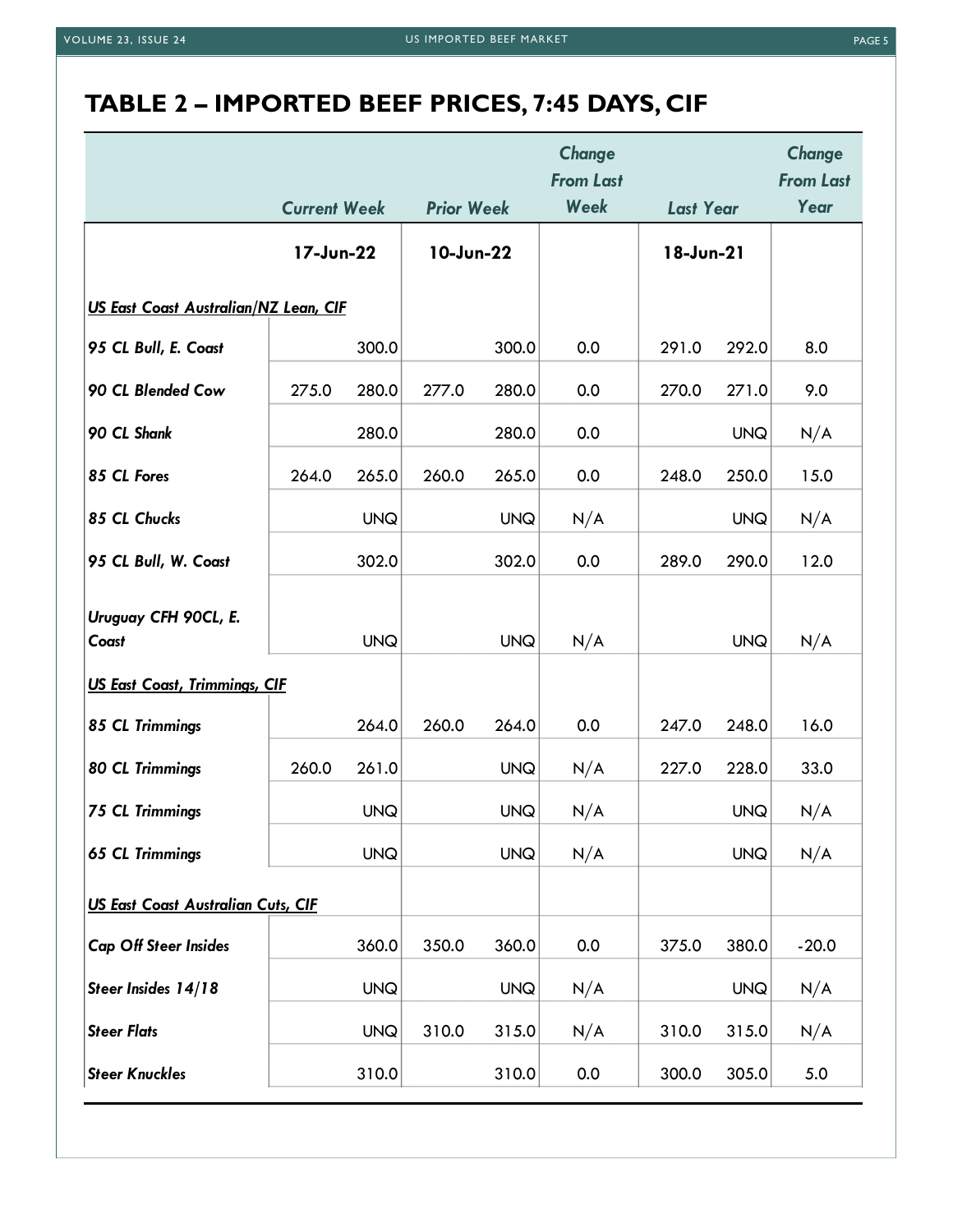## **TABLE 3 – IMPORTED BEEF PRICES, 7:45 DAYS, US WAREHOUSE**

|                                               | <b>Current Week</b> |            | <b>Prior Week</b> |            | Change<br><b>From Last</b><br>Week | <b>Last Year</b> |            | Change<br><b>From Last</b><br>Year |
|-----------------------------------------------|---------------------|------------|-------------------|------------|------------------------------------|------------------|------------|------------------------------------|
|                                               | 17-Jun-22           |            | 10-Jun-22         |            |                                    | 18-Jun-21        |            |                                    |
|                                               |                     |            |                   |            |                                    |                  |            |                                    |
| US East Coast Australian/NZ Lean, FOB US Port |                     |            |                   |            |                                    |                  |            |                                    |
| 95 CL Bull, E. Coast                          | 307.0               | 310.0      | 309.0             | 310.0      | 0.0                                | 300.0            | 302.0      | 8.0                                |
| 90 CL Blended Cow                             | 280.0               | 282.0      | 275.0             | 282.0      | 0.0                                | 280.0            | 281.0      | 1.0                                |
| 90 CL Shank                                   |                     | 285.0      |                   | 285.0      | 0.0                                |                  | <b>UNQ</b> | N/A                                |
| 85 CL Fores                                   | 271.0               | 272.0      | 270.0             | 271.0      | 1.0                                | 259.0            | 260.0      | 12.0                               |
| 85 CL Chucks                                  |                     | <b>UNQ</b> |                   | <b>UNQ</b> | N/A                                |                  | <b>UNQ</b> | N/A                                |
| 95 CL Bull, W. Coast                          | 309.0               | 312.0      | 310.0             | 312.0      | 0.0                                | 298.0            | 300.0      | 12.0                               |
|                                               |                     |            |                   |            |                                    |                  |            |                                    |
| Uruguay CFH 90CL, E.<br>Coast                 |                     | <b>UNQ</b> |                   | <b>UNQ</b> | N/A                                |                  | <b>UNQ</b> | N/A                                |
| <b>US East Coast, Trimmings, FOB US Port</b>  |                     |            |                   |            |                                    |                  |            |                                    |
| 85 CL Trimmings                               | 270.0               | 271.0      |                   | 270.0      | 1.0                                | 258.0            | 259.0      | 12.0                               |
| <b>80 CL Trimmings</b>                        | 267.0               | 268.0      |                   | <b>UNQ</b> | N/A                                |                  | 240.0      | 28.0                               |
| <b>75 CL Trimmings</b>                        |                     | <b>UNQ</b> |                   | <b>UNQ</b> | N/A                                | 220.0            | 225.0      | N/A                                |
| <b>65 CL Trimmings</b>                        |                     | <b>UNQ</b> |                   | <b>UNQ</b> | N/A                                |                  | <b>UNQ</b> | N/A                                |
| US East Coast Australian Cuts, FOB US Port    |                     |            |                   |            |                                    |                  |            |                                    |
| <b>Cap Off Steer Insides</b>                  | 370.0               | 375.0      | 360.0             | 370.0      | 5.0                                | 390.0            | 400.0      | $-25.0$                            |
| Steer Insides 14/18                           |                     | <b>UNQ</b> |                   | <b>UNQ</b> | N/A                                |                  | <b>UNQ</b> | N/A                                |
| <b>Steer Flats</b>                            |                     | <b>UNQ</b> |                   | 330.0      | N/A                                | 340.0            | 345.0      | N/A                                |
|                                               |                     |            |                   |            |                                    |                  |            |                                    |
| <b>Steer Knuckles</b>                         | 310.0               | 315.0      |                   | 320.0      | $-5.0$                             | 315.0            | 320.0      | $-5.0$                             |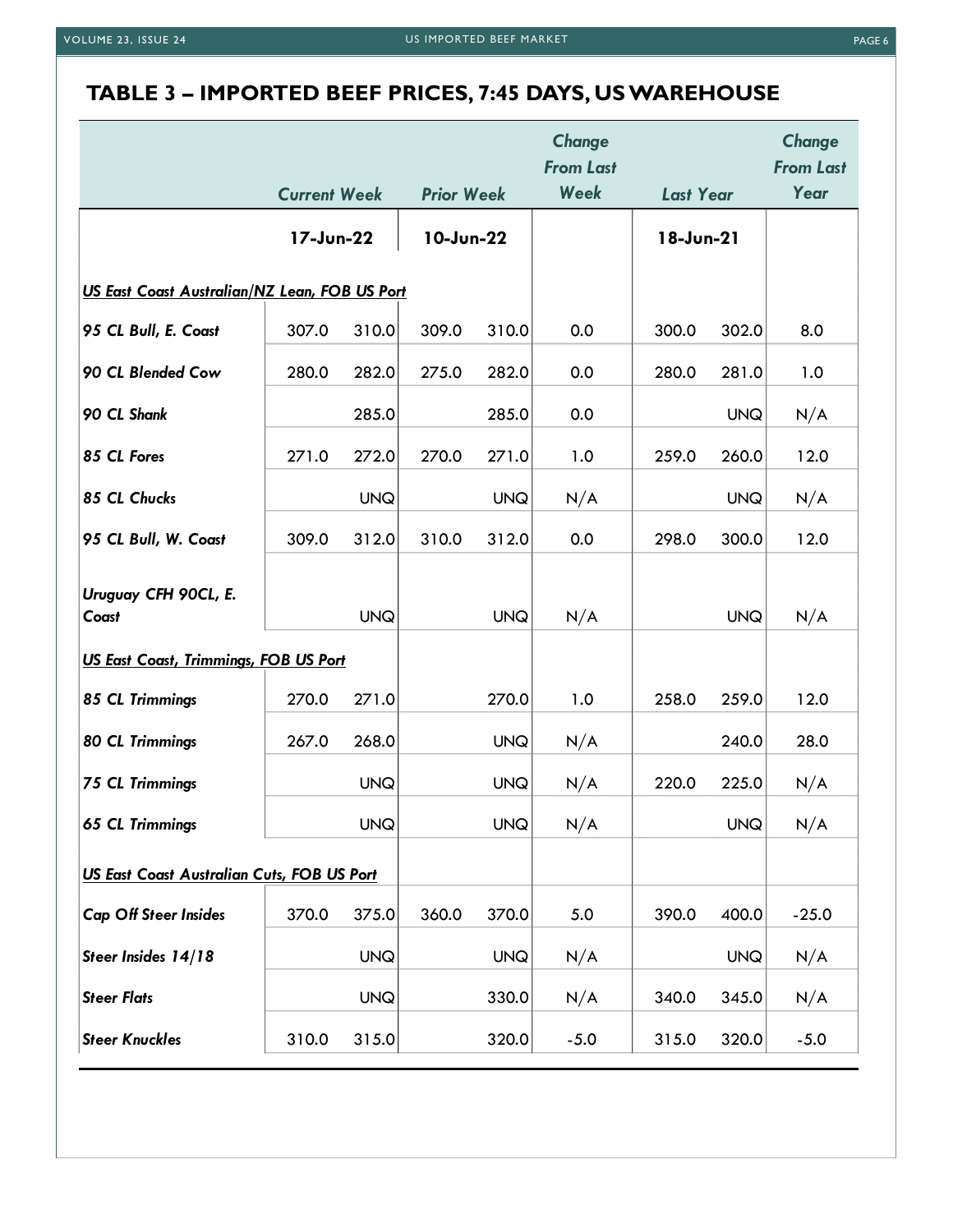# **TABLE 4 – US DOMESTIC BEEF AND CATTLE PRICES**

|                                                                      | <b>Current</b> |           |             |                   |                   |             | Change<br><b>From Last</b> |                  |                   |             | Change<br>from Last |
|----------------------------------------------------------------------|----------------|-----------|-------------|-------------------|-------------------|-------------|----------------------------|------------------|-------------------|-------------|---------------------|
|                                                                      | Week           |           |             | <b>Prior Week</b> |                   |             | Week                       | <b>Last Year</b> |                   |             | Year                |
|                                                                      |                | 17-Jun-22 |             | 10-Jun-22         |                   |             | 18-Jun-21                  |                  |                   |             |                     |
| <b>Domestic Cutouts</b>                                              | Low            |           | High Wt.Avg | Low               |                   | High Wt.Avg |                            | Low              |                   | High Wt.Avg |                     |
| <b>Choice Cutout</b>                                                 |                | 266.26    |             |                   | 271.32            |             | $-5.1$                     |                  | 323.28            |             | $-57.0$             |
| <b>Select Cutout</b>                                                 |                | 246.53    |             |                   | 248.89            |             | $-2.4$                     |                  | 283.61            |             | $-37.1$             |
| <b>Domestic Lean Grinding Beef</b>                                   |                |           |             |                   |                   |             |                            |                  |                   |             |                     |
| 90 CL Boneless                                                       | 274.0          | 281.7     | 275.8       |                   | 273.0 280.5 275.9 |             | $-0.1$                     |                  | 270.0 281.5 275.4 |             | 0.4                 |
| <b>85 CL Beef Trimmings</b>                                          | 238.9          | 268.0     | 246.9       | 234.0             |                   | 268.0 247.3 | $-0.4$                     | 244.0            | 290.0             | 256.8       | $-9.9$              |
| 50 CL Beef Trim                                                      | 106.0          | 130.0     | 120.6       | 105.0             | 129.0             | 116.6       | 4.0                        | 93.0             | 117.3             | 104.1       | 16.5                |
| <b>Domestic Pork Trim</b>                                            |                |           |             |                   |                   |             |                            |                  |                   |             |                     |
| 42 CL Pork Trim                                                      | 58.1           | 109.4     | 83.0        | 61.8              | 110.3             | 82.6        | 0.4                        | 90.6             | 126.0             | 107.5       | $-24.5$             |
| 72 CL Pork Trim                                                      | 91.8           | 149.5     | 113.4       | 88.0              | 135.8             | 105.0       | 8.4                        | 111.8            | 169.8             | 128.0       | $-14.6$             |
| <b>Point of Lean Values</b>                                          |                |           |             |                   |                   |             |                            |                  |                   |             |                     |
| 90 CL Domestic                                                       |                | 306.4     |             |                   | 306.5             |             | $-0.1$                     |                  | 306.0             |             | 0.4                 |
| <b>50 CL Beef Trimming</b>                                           |                | 241.2     |             |                   | 233.2             |             | 8.0                        |                  | 208.2             |             | 33.0                |
| 42 CL Pork Trim                                                      |                | 197.7     |             |                   | 196.8             |             | 0.9                        |                  | 255.9             |             | $-58.2$             |
| 72 CL Pork Trim                                                      |                | 157.5     |             |                   | 145.8             |             | 11.7                       |                  | 177.7             |             | $-20.2$             |
| <b>National Direct Fed Steer</b><br>(5-day accum. wt. avg.<br>price) |                | 143.38    |             |                   | 140.78            |             | 2.6                        |                  | 122.87            |             | 20.5                |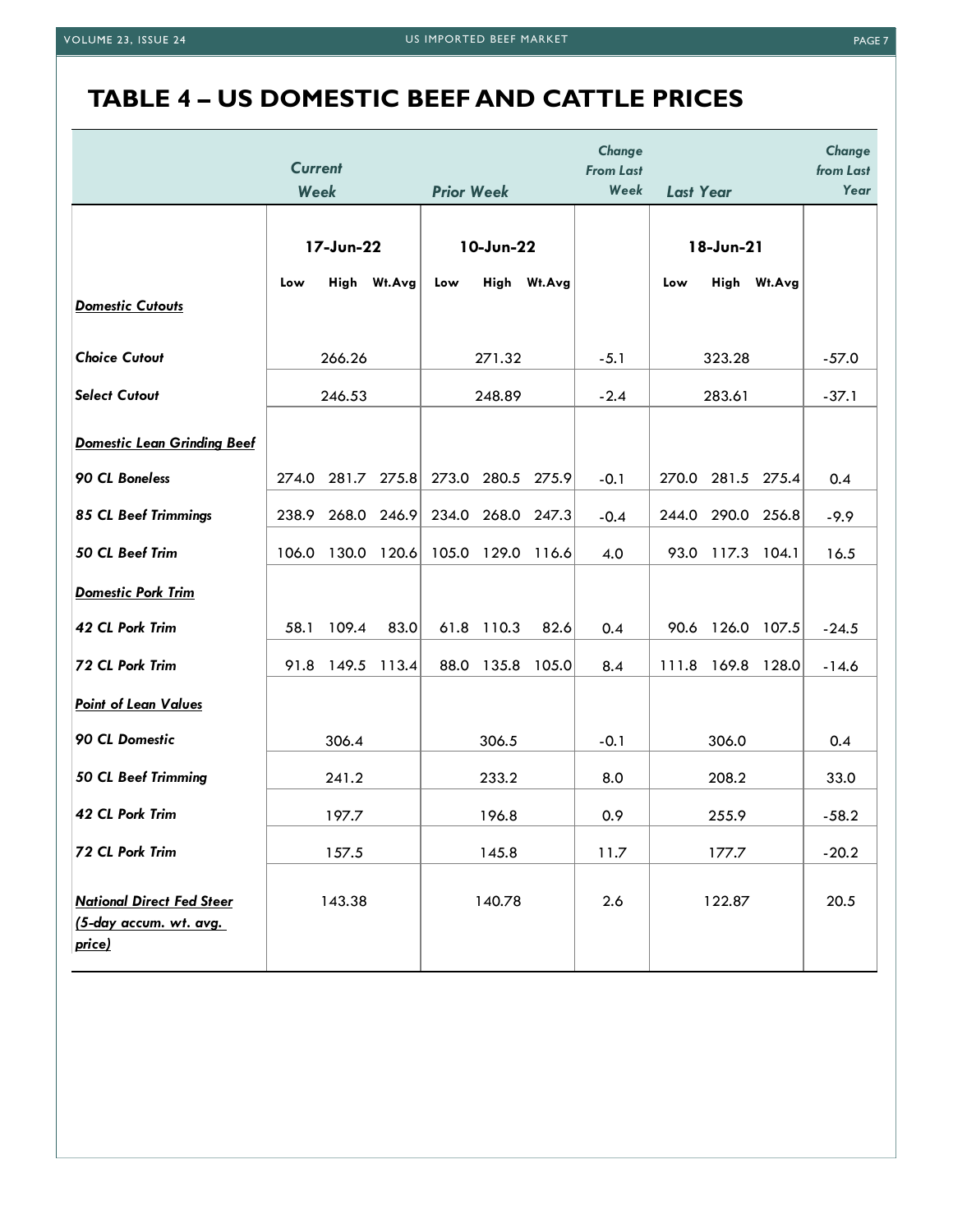### **TABLE 5 – FUTURES AND SLAUGHTER INFORMATION**

|                              |                     |                   | <b>Change From Last</b> |          |                  | <b>Change From</b> |                  |
|------------------------------|---------------------|-------------------|-------------------------|----------|------------------|--------------------|------------------|
| <b>Futures Contracts</b>     | <b>Current Week</b> | <b>Prior Week</b> |                         | Week     | <b>Last Year</b> |                    | <b>Last Year</b> |
|                              | 17-Jun-22           | 10-Jun-22         |                         |          | 18-Jun-21        |                    |                  |
| <b>Live Cattle Futures</b>   |                     |                   |                         |          |                  |                    |                  |
| June '22                     | 138.025             | 136.200           | Ť                       | 1.83     | 121.050          | $\uparrow$         | 16.98            |
| August '22                   | 136.575             | 136.200           | $\ddagger$              | 0.38     | 121.550          | $\ddagger$         | 15.03            |
| October '22                  | 142.425             | 141.975           | $\uparrow$              | 0.45     | 126.950          | $\pmb{\uparrow}$   | 15.48            |
| December '22                 | 148.075             | 147.750           | $\mathbf t$             | 0.33     | 130.500          | $\mathbf t$        | 17.58            |
| <b>Feeder Cattle Futures</b> |                     |                   |                         |          |                  |                    |                  |
| August '22                   | 172.950             | 174.475           | $\downarrow$            | $-1.52$  | 155.025          | $\uparrow$         | 17.93            |
| November '22                 | 177.900             | 179.025           | $\downarrow$            | $-1.13$  | 160.275          | $\uparrow$         | 17.63            |
| January '23                  | 178.175             | 178.950           | $\downarrow$            | $-0.77$  | 160.275          | $\uparrow$         | 17.90            |
| March '23                    | 179.825             | 180.475           | $\ddot{\phantom{0}}$    | $-0.65$  | 160.975          | $\ddagger$         | 18.85            |
| <b>Corn Futures</b>          |                     |                   |                         |          |                  |                    |                  |
| July '22                     | 784.500             | 773.250           | Ť                       | 11.25    | 655.250          | Ť                  | 129.25           |
| September '22                | 737.750             | 732.750           | $\mathbf t$             | 5.00     | 577.500          | $\ddagger$         | 160.25           |
| December '22                 | 731.000             | 720.500           | Ť                       | 10.50    | 566.250          | Ť                  | 164.75           |
| March '23                    | 735.250             | 724.750           | $\ddagger$              | 10.50    | 573.250          | Ť                  | 162.00           |
| <b>Ch Wheat Futures</b>      |                     |                   |                         |          |                  |                    |                  |
| July '22                     | $1034$ $1/4$        | 10703/4           | ↓                       | $-36.50$ | 6623/4           | Ť                  | 371.50           |
| September '22                | 10463/4             | 10843/4           | $\downarrow$            | $-38.00$ | 6623/4           | $\uparrow$         | 384.00           |
| December '22                 | 10611/4             | 1098              | ¢.                      | $-36.75$ | 6711/4           | Ť                  | 390.00           |
| March '23                    | 10713/4             | 1108              | Φ                       | $-36.25$ | 6771/4           | $\pmb{\uparrow}$   | 394.50           |

|                               |                      | <b>Change From Last</b> |   |           |                      |  | <b>Change From</b> |
|-------------------------------|----------------------|-------------------------|---|-----------|----------------------|--|--------------------|
| <b>Slaughter Information</b>  | <b>7 Days Ending</b> | <b>7 Days Ending</b>    |   | Week      | <b>7 Days Ending</b> |  | <b>Last Year</b>   |
|                               | 18-Jun-22            | 11-Jun-22               |   |           | 19-Jun-21            |  |                    |
| <b>Total Cattle Slaughter</b> | 667,000              | 674,000                 |   | $-7,000$  | 664,200              |  | 2,800              |
|                               | $4$ -Jun-22          | 28-May-22               |   |           | 5-Jun-21             |  |                    |
| <b>Total Cow Slaughter</b>    | 117,942              | 131,720                 | ↓ | $-13,778$ | 106,000              |  | 11,942             |
| Dairy Cow Slaughter           | 48,839               | 49,874                  |   | $-1,035$  | 46,500               |  | 2,339              |
| Beef Cow Slaughter            | 69,103               | 81,846                  |   | $-12,743$ | 59,500               |  | 9,603              |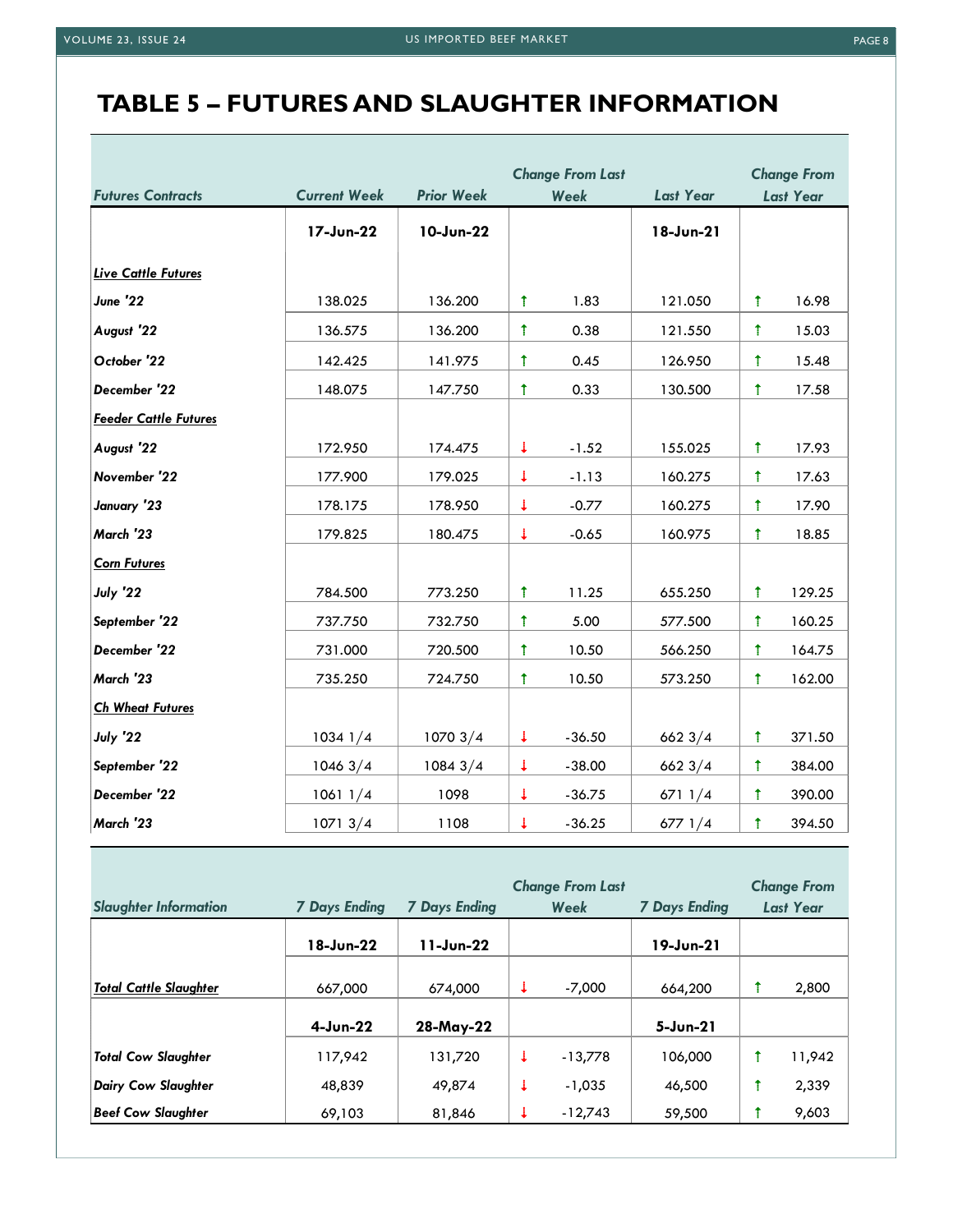### **TABLE 7 - US BEEF IMPORTS (Source: USDA/AMS)**

### **YTD Imported Fresh/Frz Beef Passed for Entry in the US**

| week 24            | 6/12/2021 | 6/11/2022 |           |           |
|--------------------|-----------|-----------|-----------|-----------|
| Argentina          | 5,372     | 11,473    | 6,101     | 113.6%    |
| Australia          | 59,964    | 62,204    | 2,240     | 3.7%      |
| <b>Brazil</b>      | 12,092    | 77,031    | 64,939    | 537.0%    |
| Canada             | 147,439   | 151,620   | 4,181     | 2.8%      |
| Chile              | 150       |           | (150)     | $-100.0%$ |
| Costa Rica         | 3,767     | 2,975     | (792)     | $-21.0%$  |
| France             |           |           |           |           |
| Honduras           | 22        |           | (22)      | $-100.0%$ |
| Ireland            | 3,434     | 2,604     | (830)     | $-24.2%$  |
| Japan              | 446       | 549       | 103       | 23.1%     |
| Mexico             | 113,131   | 142,767   | 29,636    | 26.2%     |
| Namibia            |           |           |           |           |
| <b>Netherlands</b> |           |           |           |           |
| New Zealand        | 80,466    | 68,703    | (11, 763) | $-14.6%$  |
| Nicaragua          | 27,702    | 33,022    | 5,320     | 19.2%     |
| Spain              |           |           |           |           |
| Uruguay            | 18,206    | 18,416    | 210       | 1.2%      |
| Total              | 472,191   | 571,364   | 99,173    | 21.0%     |
| Source: AMS - USDA |           |           |           |           |

**US Fresh/Frozen Beef Imports. Metric Ton. Data Source: USDA/Agricultural Marketing Service**